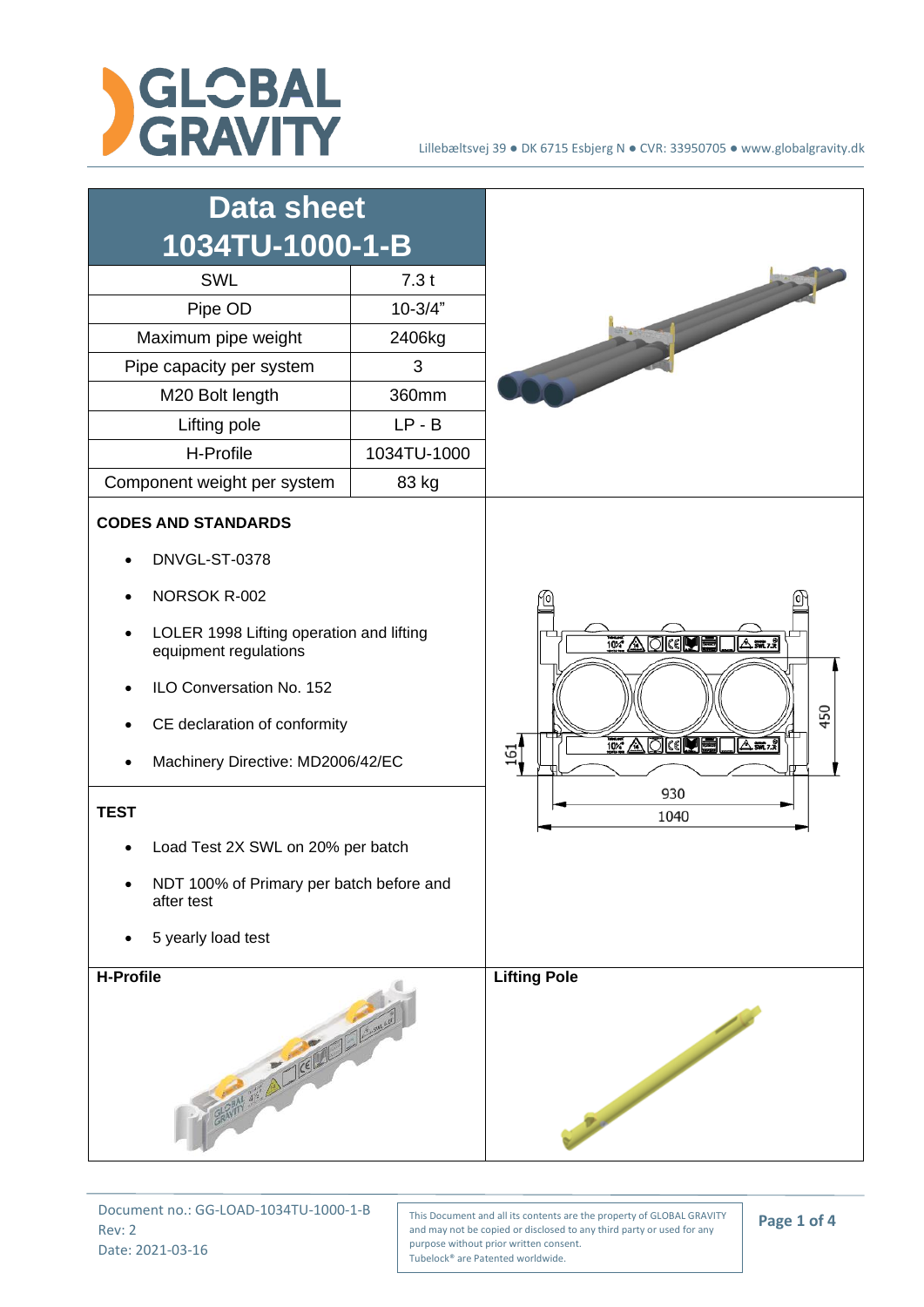



Document no.: GG-LOAD-1034TU-1000-1-B Rev: 2 Date: 2021-03-16

This Document and all its contents are the property of GLOBAL GRAVITY and may not be copied or disclosed to any third party or used for any purpose without prior written consent. Tubelock® are Patented worldwide.

**Page 2 of 4**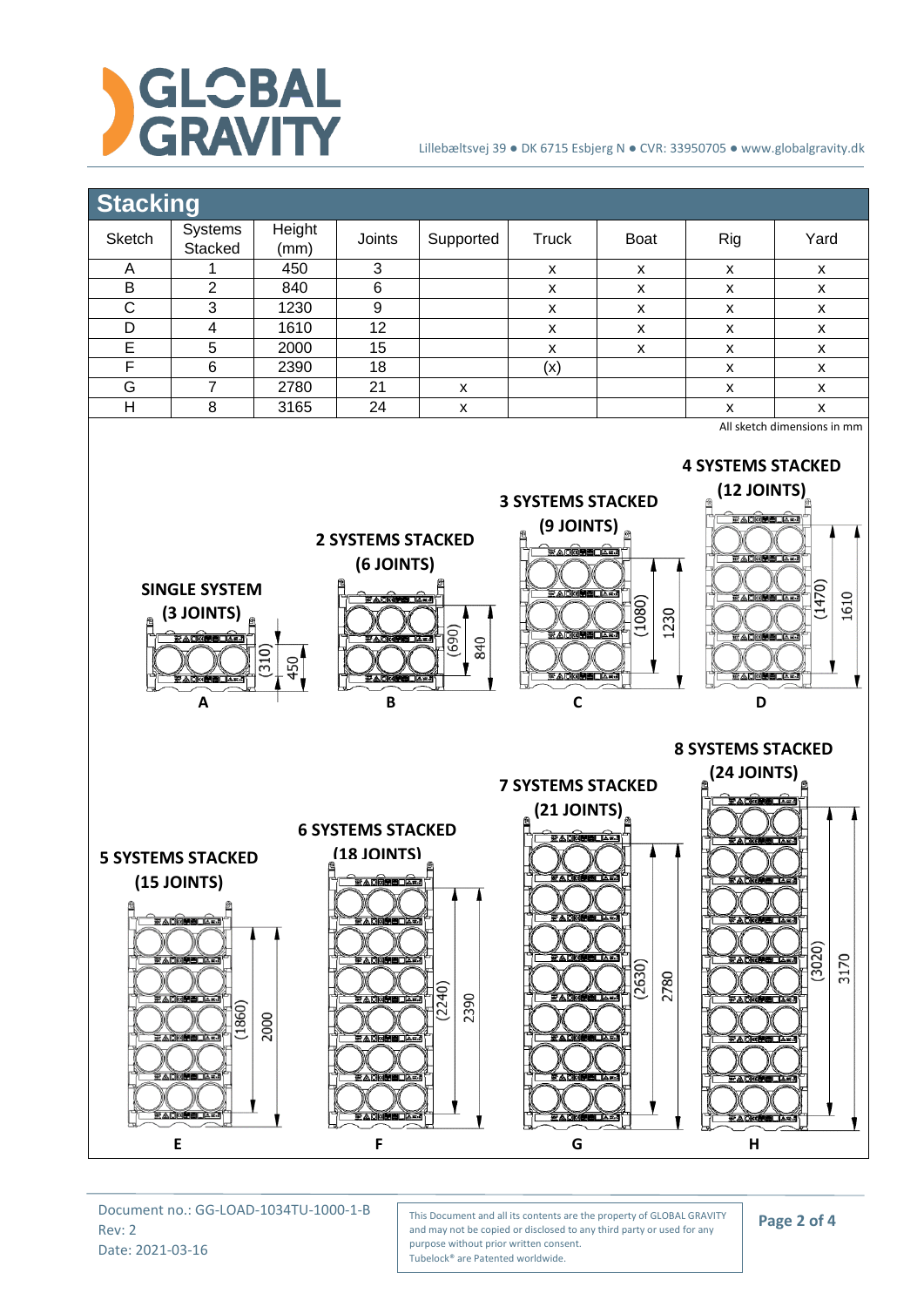